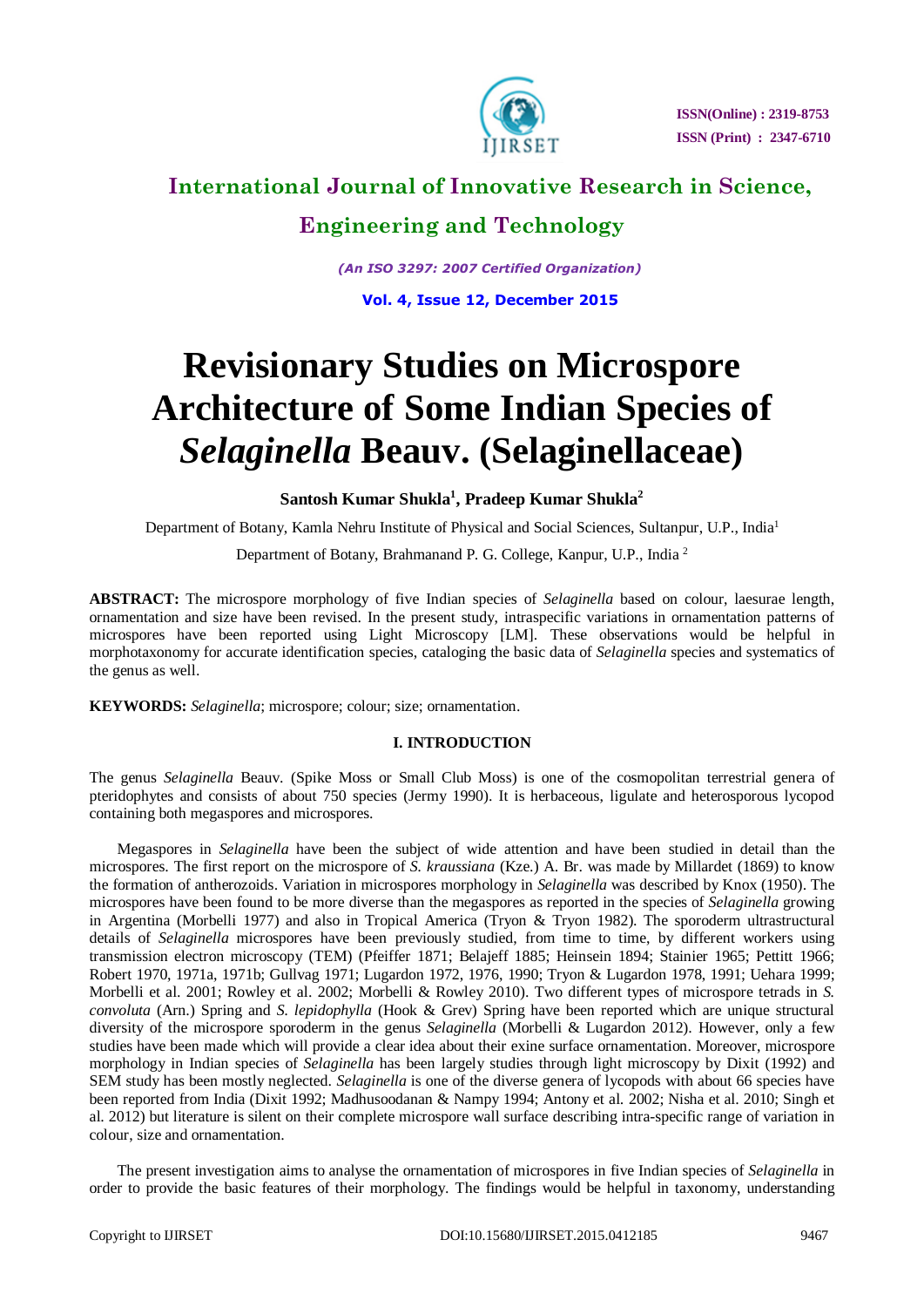

 **ISSN(Online) : 2319-8753 ISSN (Print) : 2347-6710**

## **International Journal of Innovative Research in Science, Engineering and Technology**

### *(An ISO 3297: 2007 Certified Organization)*

### **Vol. 4, Issue 12, December 2015**

nature of range of the variation within species and relevant to the future studies and interpretations in the systematics of the genus.

### **II. MATERIALS AND METHODS**

The plants of *Selaginella* were collected from different localities of south and central India. Habitat and the morphometric features were noted in the fields. Fresh plant material was fixed in FAA for further examination in the laboratory. The herbarium specimens were prepared from each locality and it is deposited in the Department of Botany, Brahmanand Post Graduate College, Kanpur and Botanical Survey of India, Central Circle, Allahabad, India (BSA).

Fifteen strobili from five plants per population were randomly selected to evaluate the intra-specific variability. Fifteen mature microsporangia were randomly selected from 15 strobili to examine the size of microspore. Fifty microspores (mounted in glycerin jelly), not subjected to acetolysis, were measured in the equatorial plane using LM. Morphometric observations of microspores were taken using LM.

The taxonomy and nomenclature for the identification of species, microspore sporoderm surface terminology and description style of microspores for each species was based on relevant literatures (Alston 1945; Hickey 1986; Dixit 1992; Tryon & Lugardon 1991; Korall & Taylor 2006; Punt et al. 2007; Singh et al. 2014).

### **III. RESULTS**

The findings of the present study include the number, colour, shape (amb), size (range of equatorial diameter), laesurae (type and length), surface ornamentation and micro-sculpture of microspores. The microspore colour, size and ornamentation are compared with the results from earlier studies.

#### *Selaginella ciliaris* **(Retz.) Spring**

**Surface:** Yellowish brown, trilete microspores with rounded or triangular amb; equatorial diameter 28–39 µm. Wide, straight laesurae covered with spines and extending almost to equator. Both proximal and distal surfaces have echinate ornamentation. Micro**–**sculpture is echinate.

**Note:** The microspores of this species have earlier been documented having with largely baculate and clavate ornamentation (Sen et al. 1989) and blunt processes and 30–35 µm diameters under LM (Dixit 1992). Our observations are not accordance with earlier studies except the size.

### *Selaginella crassipes* **Spring**

**Surface**: Dark red, trilete microspores with triangular amb; equatorial diameter 29–52 µm. Wide, straight laesurae extending completely to equator. Both proximal and distal surfaces have warty ornamentation. Micro**–**sculpture is warty.

#### *Selaginella delicatula* **(Desv. ex Poir.) Alston**

**Surface:** Brown, trilete microspores with rounded amb; equatorial diameter 26–32 µm. Narrow, straight laesurae covered with bacula and extending almost to equator. Both proximal and distal surfaces have baculate ornamentation while bacula is more prominent on distal surface than proximal surface. Micro**–**sculpture is baculate–echinulate.

**Note:** The microspores of this species have a diameter of 27.7  $\mu$ m and spinate sculpture but texture is rough (Dahlen 1988) or largely baculate ornamentation (Sen et al. 1989) and diameter of 20–30 µm with blunt rod–like processes under LM (Dixit 1992). Results of present study are accordance with the previous studies in both microspore size and ornamentation except ornamentation (Dahlen 1988; Dixit 1992).

#### *Selaginella miniatospora* **(Dalz.) Baker**

**Surface:** Dark yellow, trilete microspores with rounded or sub**–**triangular amb; equatorial diameter 20–33 µm. Wide, sinuous laesurae completely extending to equator. Both proximal and distal surfaces have verrucate ornamentation. Micro**–**sculpture is verrucate–ridged.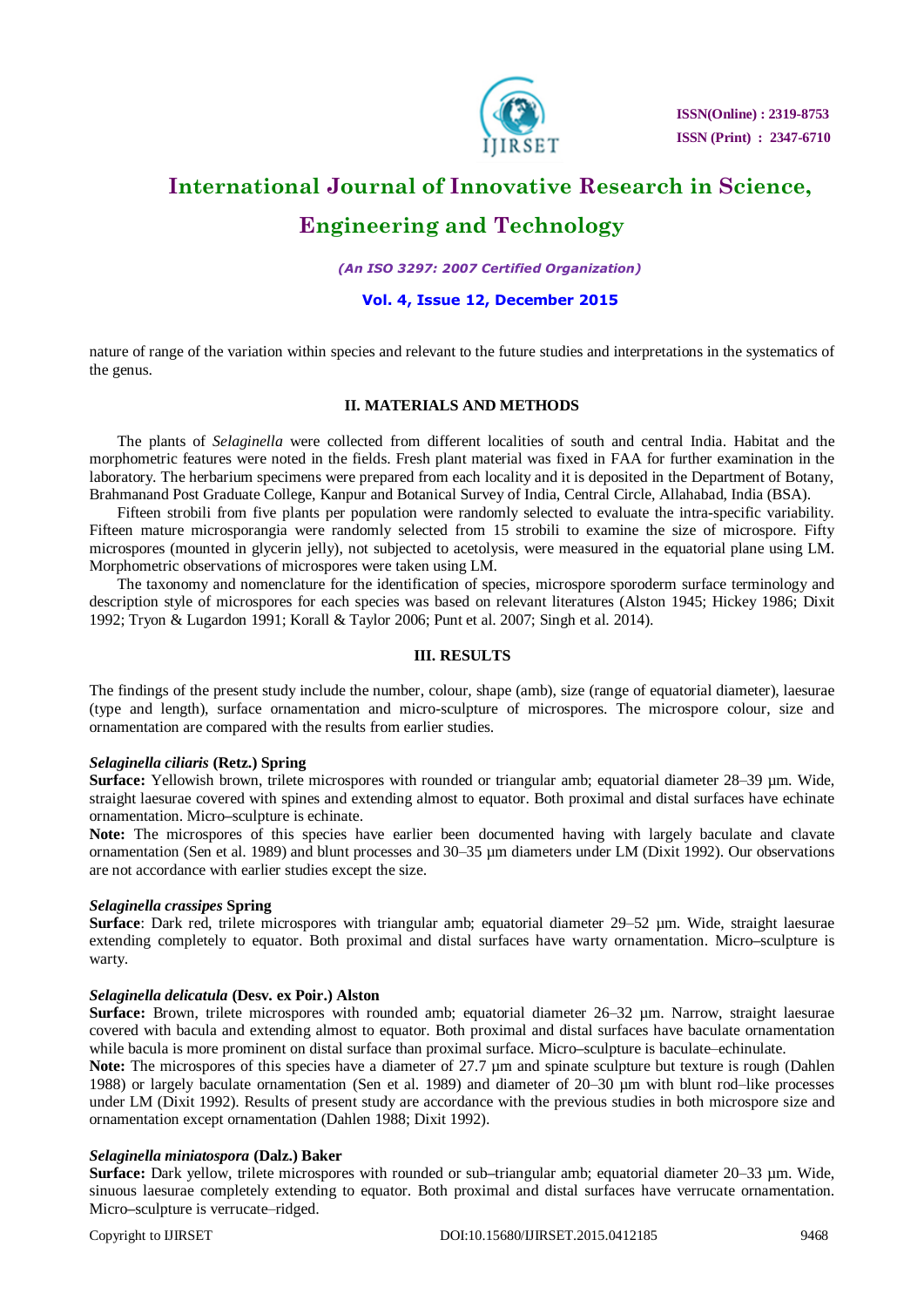

 **ISSN(Online) : 2319-8753 ISSN (Print) : 2347-6710**

# **International Journal of Innovative Research in Science,**

### **Engineering and Technology**

*(An ISO 3297: 2007 Certified Organization)*

### **Vol. 4, Issue 12, December 2015**

**Note:** The microspores of this species have baculate and clavate ornamentation (Sen et al. 1989) and diameters of 10– 30 µm and microspores have verrucoid ornamentation under LM (Dixit 1992). Our observations are not in accordance with previous studies for both microspore size and ornamentation.

### *Selaginella panchghaniana* **Dixit**

**Surface:** Dark yellow, trilete microspores with rounded or triangular amb; equatorial diameter 33–67 µm. Wide, sinuous laesurae completely extending to equator. The proximal surface bears verrucate and the distal surface has irregular distribution of verrucae with spines. Micro–sculpture is verrucate–echinulate.

**Note:** The microspores of this species have diameters of 25–40 µm with verrucoid ornamentation under LM (Dixit 1992). Results of present study accord with previous study for microspore size.

### **IV. DISCUSSION**

The size of *Selaginella* microspores described in the present investigation is mostly accordance with earlier reports. However, the exine ornamentation differs from the previously published works (Dahlen 1988; Sen et al. 1989; Dixit 1992). The microspore colour in these species are variable form the earlier studies except *S. ciliaris*. It was reported that the spore colour are variable within the same species (Hellwig 1969; Korall & Taylor 2006). It appears that the difference in colour, ornamentation and size may be due to one of several factors such as misidentification of specimens at species level or environmental influences on development of microspores or intraspecific morphological variations within the species.

The descriptive style and ornamentation terminology is different from the earlier workers (Dahlen 1988; Sen et al. 1989; Dixit 1992). The terms such as blunt processes, blunt rod-like processes, irregular elevations, spinate and verrucoid used by some workers from time to time (Dahlen 1988; Sen et al. 1989; Dixit 1992) are not acceptable in contemporary literatures. However, in the present investigation, detailed morphological aspects of microspore surface and their exine ornamentation patterns have been described accordance with an internationally acknowledged mode prescribed for taxonomic delineation of species following Punt et al. (2007). The ornamentation of microspores in *S. crassipes*, and *S. panchghaniana* are described for the first time and a new pattern of ornamentation have been reported in *S. ciliaris*.

Further studies on the microspores of these species using TEM and EXRD may provide more information on the microspores. Such studies would be helpful in understanding and comparison of homologous and non-homologous features of microspores. Further, it provides clues to relate the genus to other heterosporous lycopods.

### **V. CONCLUSIONS**

The results of present study provide the basic data of variability in the colour, exine ornamentation, microsculpture and size on the microspores of five Indian species of *Selaginella*. It would be helpful in interpreting variability and provides a basic catalogue for analysing the taxonomic features of closely allied taxa of the genus.

### **ACKNOWLEDGEMENTS**

The authors are grateful to the Head of the Botany Department, K.N.I.P.S.S. Sultanpur for providing the necessary facilities including laboratory. One of us [PKS] is grateful to the Principal, Brahmanand P. G. College, Kanpur, UP, India, for encouragements.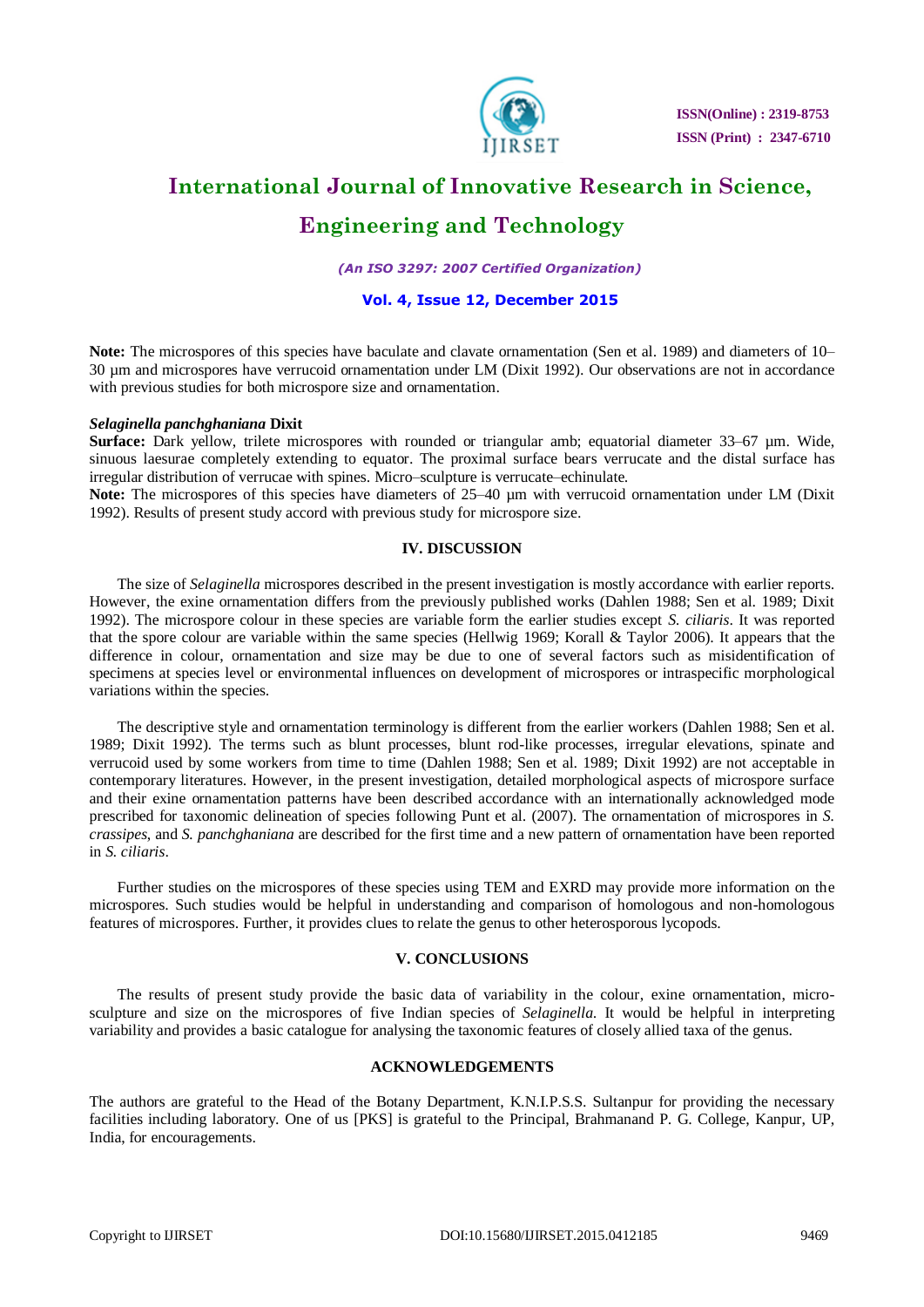

### **International Journal of Innovative Research in Science,**

### **Engineering and Technology**

*(An ISO 3297: 2007 Certified Organization)*

### **Vol. 4, Issue 12, December 2015**

### **REFERENCES**

- 1. Alston AHG. 1945. An enumeration of the Indian species of *Selaginella*. Proc Nat Inst Sci India 11:211–235.
- 2. Antony R, Kumar ESS, Khan AES. 2002. *Selaginella camusii*, a new species of Selaginellaceae from India. Nord J Bot. 22:337–339.
- 3. Belajeff W. 1885. Antheridien und Spermatozoiden der heterosporen Lycopodiaceen. Botan Zeits. 43:793–802.
- 4. Chaloner WG. 1967. Spores and land plant evolution. Rev Palaeobot Palynol. 1:83–93.
- 5. Dahlen MA. 1988. Taxonomy of *Selaginella*: A study of characters, techniques and classification in the Hong Kong species. Bot J Linn Soc. 98:277–302.
- 6. Dixit RD. 1992. Selaginellaceae of India. Dehradun: Bishen Singh Mahendra Pal Singh.
- 7. Gray J. 1985. The microfossil record of early land plants: advances in understanding of early terrestrialization. In: Chaloner WG, Lawson JD editors. Evolution and environment in the late Silurian and early Devonian. Phil Trans Roy Soc London B 309:167–195.
- 8. Gullvag BM. 1971. The fine structure of some pteridophytes spores before and during germination. In: Erdtman G, Sorsa P, editors. Pollen and Spore Morphology/Plant Taxonomy, Pteridophyta. Stockholm: Almqvist and Wiksell; vol. 23, p. 252–295
- 9. Heinsein E. 1894. Die Makrospore und das weibliche Prothallium von *Selaginella*. Flora 78:466–496.
- 10. Hellwig RL. 1969. Spores of the heterophyllous Selaginellae of Mexico and Central America. Ann Miss Bot Gard. 56:444–464.
- 11. Hickey RJ. 1986. *Isoetes* megaspore surface morphology: Nomenclature, variation, and systematic importance. Am Fern J. 76:1–16.
- 12. Jermy AC. 1990. The families and genera of vascular plants. In: Kubitzki K, editor. Pteridophytes and gymnosperms. Berlin: Springer Verlag; 1<sup>st</sup> edition, p. 39–45
- 13. Knox EM. 1950. The spores of *Lycopodium*, *Phylloglossum*, *Selaginella* and *Isoetes* and their value in the study of microfossils of the Paleozoic age. Trans Proc Bot Soc Edinburgh 35:209–257.
- 14. Korall P, Taylor WA. 2006. Megaspore morphology in the Selaginellaceae in a phylogenetic context: A study of the megaspore surface and wall structure using scanning electron microscopy. Grana 45:22–60.
- 15. Lugardon B. 1972. Sur la structure fine et la nomenclature des parois microsporales chez *Selaginella denticulata* (L.) Link et *S. selaginoides* (L.) Link. Comp Rend Acad Sci Paris D 274:1256–1259.
- 16. Lugardon B. 1976. Sur la structure fine de l'exospore dans les diverse groups de pteridophytes actuelles (microspores et isospores). In: Ferfuson IK, Muller J, editors. The evolutionary significance of the exine. London: Academic Press; p. 231–250
- 17. Lugardon B. 1990. Pteridophyte sporogenesis: A survey of spore wall ontogeny and fine structure in a polyphyletic plant group. In: Blackmore S, Knox RB, editors. Microspores: Evolution and ontogeny. London: Academic Press; p. 95–120
- 18. Madhusoodanan PV, Nampy S. 1994. *Selaginella dixitii*, a new species of Selaginellaceae from India. Nord J Bot. 14:527–529.
- 19. Millardet G. 1869. La prothallium male des cryptogames vasculaires. Ph. D. Dissertation, Strasbourg.
- 20. Morbelli MA, Lugardon B. 2012. Microspore wall organization and ultrastructure in two species of *Selaginella* (Lycophyta) producing permanent tetrads. Grana 51:97–106.
- 21. Morbelli MA, Rowley JR, Claugher D. 2001. Spore wall structure in *Selaginella* (Lycophyta) species growing in Argentina. Bol Soc Argent Bot. 36:315–368.
- 22. Morbelli MA, Rowley JR. 2010. Structure of wall layers in *Selaginella kraussiana* microspores (Lycophyta). Grana 49:194–203.
- 23. Morbelli MA. 1977. Esporas de las species argentinas de *Selaginella* (Selaginellaceae-Pteridophyta). Obra Cent Museo Plata 3:121–150.
- 24. Nisha P, Nampy S, Joby P. 2010. *Selaginella lakkidiana* sp. nov. (Selaginellaceae) from India. Nord J Bot. 28: 665–666.